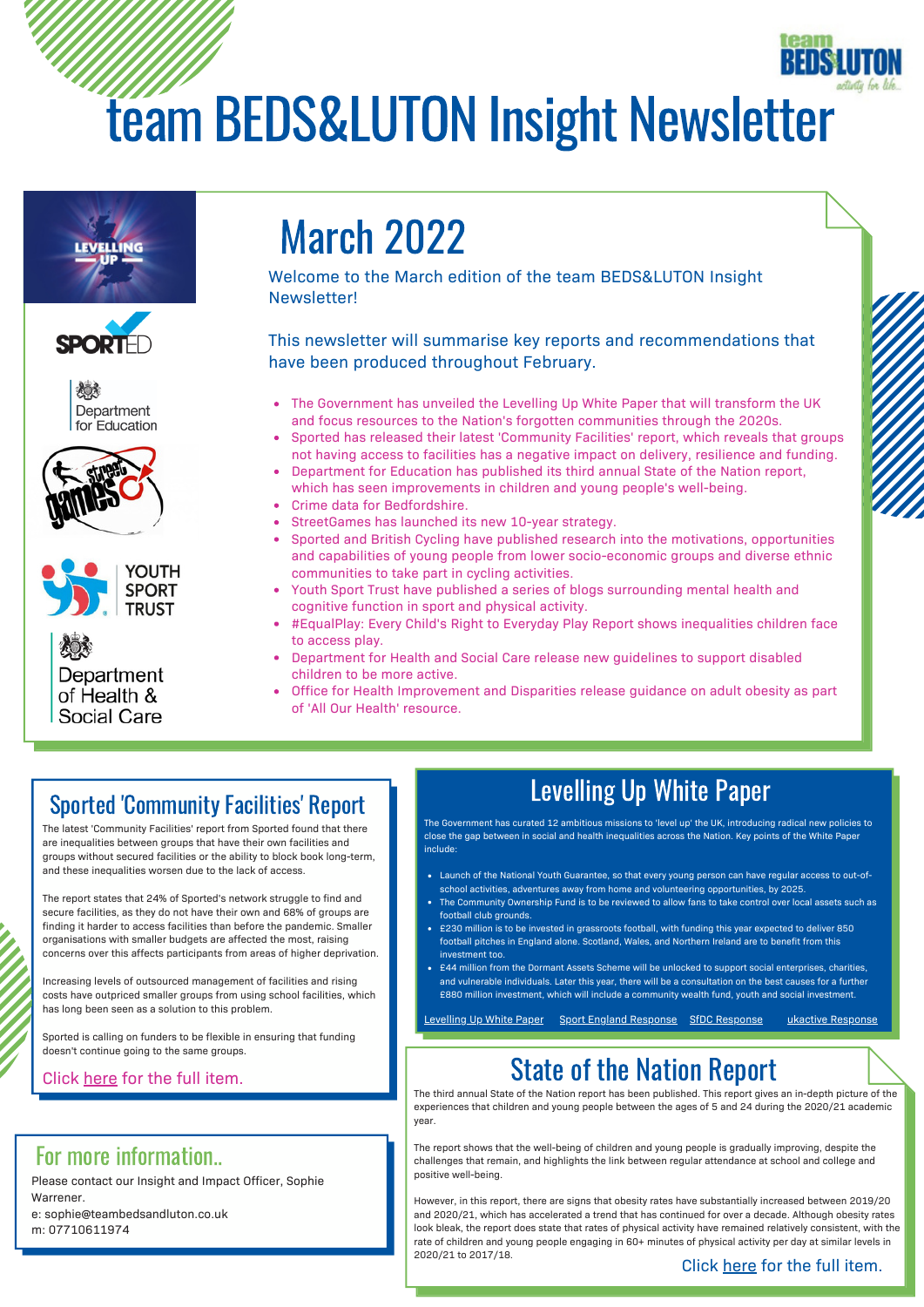## Crime in Bedfordshire

Bedfordshire is the 27th safest county in the England, Wales and Northern Ireland. In 2021, the crime rate was 70 crimes per 1,000 people, with the most common crime being reported as 'violence' and 'sexual assault'.

Bedford is 26% more dangerous than the Bedfordshire rate, followed by Kempston at 23% more dangerous and Luton at 15% more dangerous. Ampthill is currently recorded as the safest population in Bedfordshire, sitting at 150% safer than the Bedfordshire rate. Stotfold sits at 144% safer and Brickhill is currently 63% safer than the Bedfordshire rate.

The current trends show that anti-social behaviour, burglary, criminal damage and arson, and vehicle crime are safer. However, crimes surrounding drugs, possession of weapons, and public order are getting worse.

#### Click [here](https://crimerate.co.uk/bedfordshire) for the full item.

### StreetGames 'Active for Today and Tomorrow' 10-Year Strategy

StreetGames have released it's new 10-year strategy, titled: 'Active for Today and Tomorrow'. The strategy puts Doorstep Sport firmly at the centre of StreetGames' work, which is proven to successfully provide young people with an inclusive place to be active and equips them with the tools they need to find a positive pathway.

The strategy assesses the impact of the COVID-19 pandemic on sport and physical activity as well as the wider communities that StreetGames support. Central to the strategy are four commitments in the way that StreetGames will work, collaborate and support the 1,500+ community sports organisations that comprise the open StreetGames Network:

- We are the people beside the people who change lives and communities.
- Collaboration is in our DNA we will play our part in the movement.
- StreetGames is committed to growing the reach and impact of Doorstep Sport in more places, with more young people.

We are frontline first - Locally Trusted Organisations and young people are at the heart of all we do.

The strategy also identifies four key objectives that StreetGames will strive towards over this next ten-year people:

- All young people from low-income, underserved communities can engage in life-enhancing Doorstep Sport.
- There is a year-round, multisport offer available in every low-income, underserved community.
- All young people from low-income, underserved communities can access a pathway to become volunteers and future community leaders.
- All mainstream sports providers change their practice to meet the needs of young people from low-income, underserved communities.

#### Click [here](https://www.streetgames.org/news-2/streetgames-charts-course-for-future-with-launch-of-new-10-year-strategy) for the full item.

#### Youth Sport Trust - Mental Health and Cognitive Function **Blogs**

Youth Sport Trust have released a series of blogs relating to mental health and cognitive function.

Dr Simon Cooper from Nottingham Trent University summarises key findings from study into the relationship between physical activity and cognitive function in young people [here](https://www.youthsporttrust.org/news-insight/blogs/how-physical-activity-links-to-cognitive-function-and-learning-in-young-people).

Jimmy McGinn from Liverpool School Sports Partnerships has collaborated with partners to pioneer a new approach, giving boys strategies to support their wellbeing for life. Read his blog here

#### Department for Health and Social Care - New Guidelines to Support More Disabled Children to be Active

The UK's Chief Medical Officer has published guidelines on physical activity for disabled children and young people for the first time. The new guidelines support children and young people with disabilities to be more active and also supports wider work to tackle health disparities across the UK, helping everyone lead healthier and happier lives.

The guidance recommends that children and young people should:

- day or 40 minutes three times a week).
- Complete challenging, but manageable, strength and balance activities three times a week, which are particularly beneficial for muscle strength and motor skills, e.g., indoor wall climbing, yoga, and modified sports such as basketball or football.
- When first starting to exercise, build up slowly to avoid injury.
- Break down their exercise into bite-size chunks of physical activity throughout the day to make it more manageable.

#### Click [here](https://www.gov.uk/government/news/new-guidelines-to-support-disabled-children-to-be-more-active) for the full item.

*muun* 

#### //////////**//** For more information..

Please contact our Insight and Impact Officer, Sophie Warrener. e: sophie@teambedsandluton.co.uk m: 07710611974

#### Sported and British Cycling Research into Young People and Cycling

,,,,,,,,,,,,

Sported and British Cycling have collaborated on research to investigate the motivations, opportunities and capabilities of young people from lower socio-economic groups and diverse ethnic communities taking part in cycling activities.

The findings will play a key role in shaping British Cycling's work to engage the next generation, as part of the seven priority areas of its new 'Lead our Sport, Inspire our Communities' strategy.

#### Key findings include:

- Cost of and access to bikes and concerns about road safety are key barriers to participation.
- There is a lack of diverse role models in cycling, particularly for Muslim communities.
- Young people are more likely to engage when cycling is offered as part of a range of activities by groups.
- Greater access to funding or equipment is needed to support groups to start delivering activity.

#### Click [here](https://www.britishcycling.org.uk/article/British-Cycling-partners-with-Sported-new-research-young-people) for the full item.

#### #EqualPlay: Every Child's Right to Everyday Play Report

Many children in Britain live is built-up, urban areas. 1 in 8 households in the UK do not have a garden and this figure rises to 1 in 5 in London. Children growing up in these homes rely on public play areas and community playgrounds are often their only chance to be active.

This report reveals a 'postcode lottery' that families face, with some areas being well-serves and others seriously deprived of community play facilities:

- Children in London have access to almost five times fewer playgrounds than children in Scotland.
- The West Midlands has the worst play provision in the UK, with 929 children per playground. The West Midlands also have the worst childhood obesity rates (Year 6) in England.
- London has the second worst play provision in the UK, with 866 children per playground.
- Every playground in the North East and the North West serves over 600 children, compared to just 196 in Scotland
- Welsh children enjoy access to over twice the number of playgrounds than children in London.

#### Click [here](https://www.api-play.org/wp-content/uploads/sites/4/2022/02/EqualPlay-Report.pdf) for the full item.

#### Office for Health Improvement and Disparities - Adult Obesity Guidance

The Office for Health Improvement and Disparities have released guidance for health professionals as part of the 'All Our Health' resource.

The guidance will help front-line health and care staff use their trusted relationships with patients, families, and communities to promote the benefits of achieving and maintaining a healthy weight.

#### Click [here](https://www.gov.uk/government/publications/adult-obesity-applying-all-our-health/adult-obesity-applying-all-our-health) for the full item.